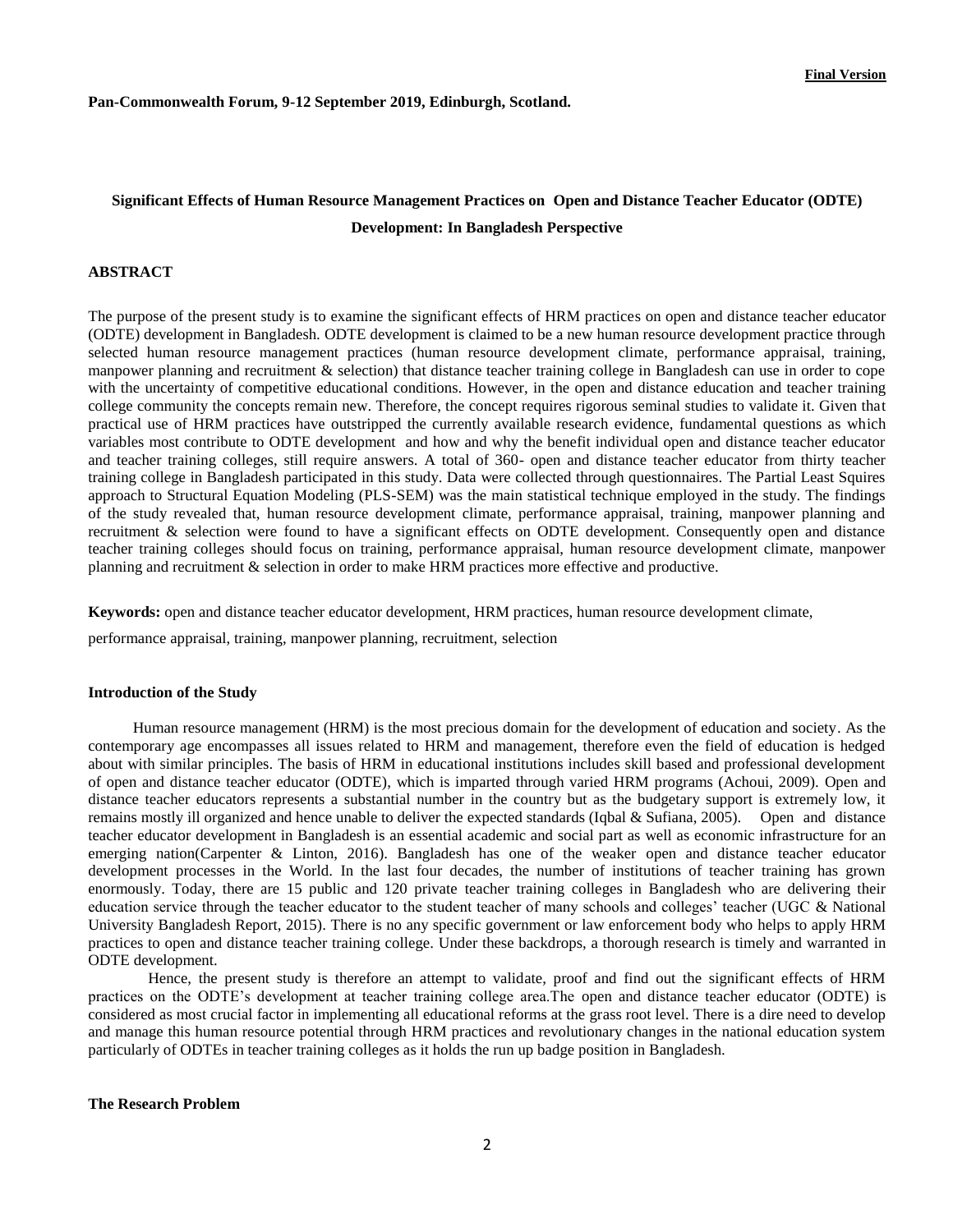The development of open and distance teacher educator across the country is the greatest challenge for teacher training colleges. Suggesting that, number of ODTE in teacher training colleges will not decline in near future. This trend reflects international challenges among ODTE development (ODTED) as well as teacher-training college's development in national level of the country. This study is designed to explore the application of HRM practices in ODTE development of Bangladesh. Examination of ODTED from the stand point of HRM practices is a new innovation in education sector this study tries to explore. Few studies have investigated on the use of HRM practices across education sector and recommended further studies in view of the potential opportunities for ODTED in using HRM practices (Naris & Ukpere, 2012; Noorjehan & Nayak, 2007).

The trend of ODTED process always changes due to government findings and sponsorship. This study will contribute to literature to fill the empty space. Besides the theoretical issues, identified education report from ministry of education of Bangladesh also raveled very slow development of ODTE through the use of HRM practices (MOEB, 2013). There is dearth of scholarly evidence to herald the confirmation of this assertion in educator development studies, particularly application of HRM practices in ODTE development as destination.

There is a lack of understanding in open and distance teacher training colleges about human resource development climate, manpower planning, recruitment & selection , performance appraisal and training through HRM can affect teacher educator college's reputations. Most research of HRM on teacher education sector in Bangladesh is conducted based on scenario analysis, hypothetical settings or the use of fictitious scenarios (Carpenter & Linton, 2016). Very few research of HRM practices on education sector in Bangladesh have done and no study sufficiently covers all the divisions in Bangladesh. This study intends to contribute teacher educator knowledge through HRM practices by filling these gaps.

## **Objectives of the Study**

The specific objectives of this study area are as follows:

1 ) To explore the effects of human resource development climate on ODTE development in teacher training colleges.

2) To measure the effects of performance appraisal on ODTE development in teacher training colleges .

3) To explore the effects of training on ODTE development in teacher training colleges in Bangladesh.

4) To measure the effects of recruitment & selection and manpower planning on ODTE development in teacher training colleges in Bangladesh.

## **Methodology of the Study**

The researcher used quantitative research method in this study. In this study researcher adopted multistage sampling method and data were collected through questionnaire from open and distance teacher educator (ODTE) of teacher training colleges. Different type of statistical tools such as descriptive statistics (frequency, mean, median, SD and range), reliability analysis, correlation analysis, hierarchal regression analysis, SPSS 23.0, PLS-SEM 2.0 have used to analysis collected data.

## **Significance of the Study**

An ideal system of teacher education is supposed to play a more innovative, more aggressive and more revolutionary role in the affairs of ODTE development of the nation. The open and distance teacher educator educational set up must be able enough to promise human resources development in the country (Islam & Alam, 2013). There is no wonder to make the growth of ODTE development in Bangladesh. The recruitment and selection of ODTEs in colleges , manpower planning of teacher educators, performance appraisal for quality consciousness of open and distance teacher educators, autonomy in teacher education colleges all these are viewed in the angle of human resources development in this study. Unfortunately, the ODTE's development area is remaining barren in this respect. Successful teacher training college not only believe in bringing the best teacher educator, but also bringing the best out of the ODTE .

## **Scope of the Study**

This study pays attention on significant effects of HRM practices (human resource development climate, performance appraisal, training, manpower planning and recruitment & selection) exclusively to open and distance teacher educator (ODTE) development of teacher training colleges in Bangladesh.

## **Overview of HRM Practices and Open and Distance Teacher Educator Development (ODTED)**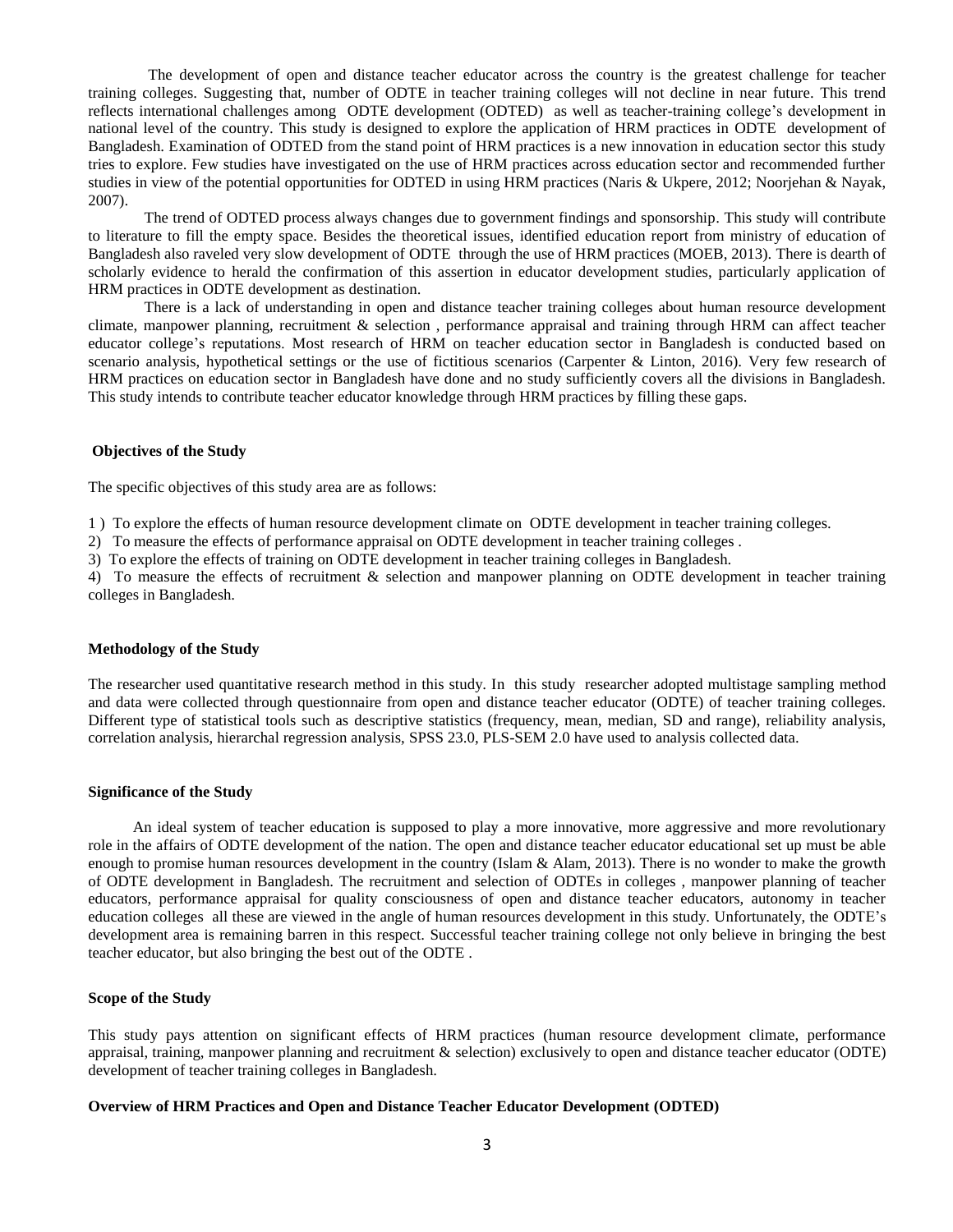The importance of open and distance teacher educator development in management and human resource management literature is never understood. Kleinsasser (2014) highlights that teacher educator is the essence of the teacher training colleges, this implies that worth of ODTED is very crucial and important. Open and distance teacher educator is not defined clearly with specific and precise wording. For a long time, research on teacher educator development conducted without proper conceptual definition (Iqbal & Sufiana, 2005). Thereby, HRM policies define theoretical and practical referential built to make possible the reaching of a teacher training college objectives and purposes, operating as thinking and acting guides for the HRM practices and ODTE development area. This section presents review of articles from journals, thesis papers, books and relevant academic text, which are relevant to the themes and constructs adopted in this study. It is presented as followings:

### **i. Human Resource Development Climate (HRDC) and ODTED**

The human resource development climate (HRDC) is an essential practice of HRM for developing ODTE in teacher training college of Bangladesh ( Islam & Alam, 2013). An optimal level of HRDC is essential for facilitating HRM practices (Rao & Abraham 1996). For a positive HRDC to prevail within a teacher training college, it must be built on eight important culture characteristics identified by Rao and Abraham (1996). These characteristics are openness, confrontation, trust, autonomy, proaction, authenticity and collaboration (OCTAPAC). There is no systematic studies conducted in the context of ODTE development of teacher training colleges in Bangladesh so far to the best knowledge of the researcher. Thus, the present study suggests the existence of positive relationship between HRDC and ODTE development of teacher training colleges in Bangladesh.

# **ii. Performance Appraisal (PA) and ODTED**

Performance appraisal has become a term used for a variety of activities through which teacher training colleges seek to assess the development of ODTE and develop their competence, improve performance, and allocate rewards (Elliott, 2015). Appraising ODTE performance in teacher training college is a complex and challenging task. Performance appraisal has been considered as a key component in the success of ODTE development of teacher training colleges for most of the twentieth century (Hamid, Musa & Juhari, 2011). Performance appraisal allows teacher-training college has to develop and inform their educators about their rates of growth, their competencies, and their potentials.

#### **iii. Training (TR) and ODTED**

Training has been seen as one of the most significant practice in HRM, which affect ODTE's development (Berman, Schultz & Weber, 2012; Hampel, 2009). Teacher training colleges, which provide training to the educators for improve their skills and knowledge will have lower turnover intention. On the other hand, there have some studies stated that training practically increase ODTEs development as well as their skills and knowledge that is why they can get better opportunity from other teacher training colleges. There are several researched have stated that, training is an important practice of HRM to increase ODTE development among educators at workplace and have positive relationship between training and TED (Carpenter & Linton, 2016). Training is therefore, being adopted as a HRM practice on ODTED in this study .

#### **iv. Manpower Planning (MP) and ODTED**

Manpower planning factors represents intended orientation of the teacher training college's management and how the college consider HRM practices as important commitment and the various means through which HRD is emphasized, internationalized and embraced by the whole teacher training colleges (Tabiu & Nura,2013). As an educational institution teacher training college face competitive teaching challenges, the need to increase teaching quality of ODTE becomes ever more important (Tabiu & Nura, 2013). It has become critical to say that a college needs the right people, in the right place, at the right time- although that is critical to strategy. Thus the need for manpower planning has become an ever more important aspect of the teaching planning process and development of ODTE in teacher training college.

#### **v. Recruitment & Selection (RS) and ODTED**

Another important practice of HRM is recruitment & selection, which adopt and disseminate among teacher training colleges. Sophisticated recruitment & selection system can ensure a better fit between the ODTE's abilities and the teacher training college's requirement. Garavan and Carbery (2012) in a study on the teacher education colleges found that recruitment & selection positively related to all ODTE's development and organizational performance variables such as efficiency, innovation and quality. Recruitment & selection decisions are among the most important of all decisions that principals of teacher training college have to make because they are prerequisite to the development of an ODTE.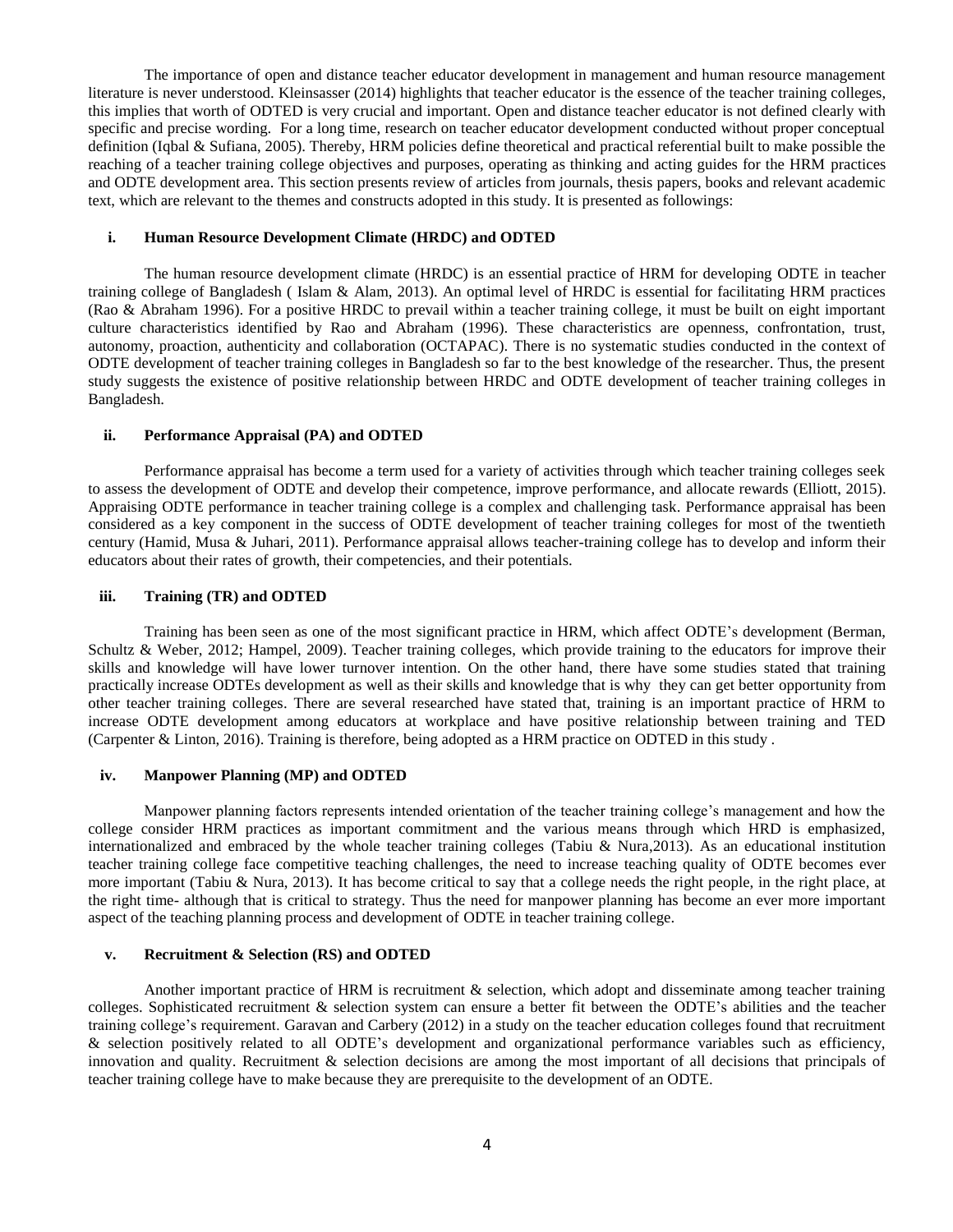To conclude the empirical studies reviewed show a consensus that human resource development climate, training, performance appraisal, recruitment & selection and manpower planning directly and indirectly do ODTE development as human resource management practices.

## **Framework of the Study**

Based on the extensive literatures reviewed the researcher identified five independent variables (IVs) that are the major HRM practices as it affects ODTE development in Bangladesh. Accordingly these independent variables are: (1) human resource development climate, (2) performance appraisal, (3) training, (4) manpower planning and (5) recruitment & selection. On the other hand, the dependent variable (DV) of the study is ODTE development (ODTED). In line with the research objectives, basis of indebtedness, literature review, different HRM theories and models the following research framework has developed:



Figure 1: Research Framework of the Study

## **Hypotheses of the Study**

Cognizant of the research objectives and taking into account most of supporting literatures that were discussed and reviewed the following constructs were adopted for the study together with proposed research hypotheses.

- *H1: Human resource development climate can positively lead to ODTED.*
- *H2: Performance appraisal can positively lead to ODTED.*
- *H3: Training positively influences ODTED.*
- *H4: Manpower planning positively influences teacher-training colleges to adopt ODTED practices.*
- *H5: Recruitment & Selection positively influences teacher-training colleges to adopt ODTED practices.*

## **Population of the Study**

The population of the study comprises all active teacher educators in 30 private and public teacher-training colleges in thrice-bigger division of Bangladesh namely Dhaka, Rajshahi and Chittagong. Following table depicts the summery of entire population of this study:

| SL<br>No. | Name of<br><b>Divisions</b> | No. of Teacher<br>training college | Total No. of<br>Teacher<br>Educator | No. of Teacher<br>training college<br>considered | No. of<br>respondents of<br>each total | Total<br>Sample<br>size |
|-----------|-----------------------------|------------------------------------|-------------------------------------|--------------------------------------------------|----------------------------------------|-------------------------|
|           | Dhaka                       | 31                                 | 465                                 | 10                                               |                                        | 120                     |
|           | Rajshahi                    | 19                                 | 304                                 | 10                                               | 12                                     | 120                     |
|           | Chittagong                  | 25                                 | 375                                 | 10                                               | 12                                     | 120                     |

Table 1: Sample size from three divisions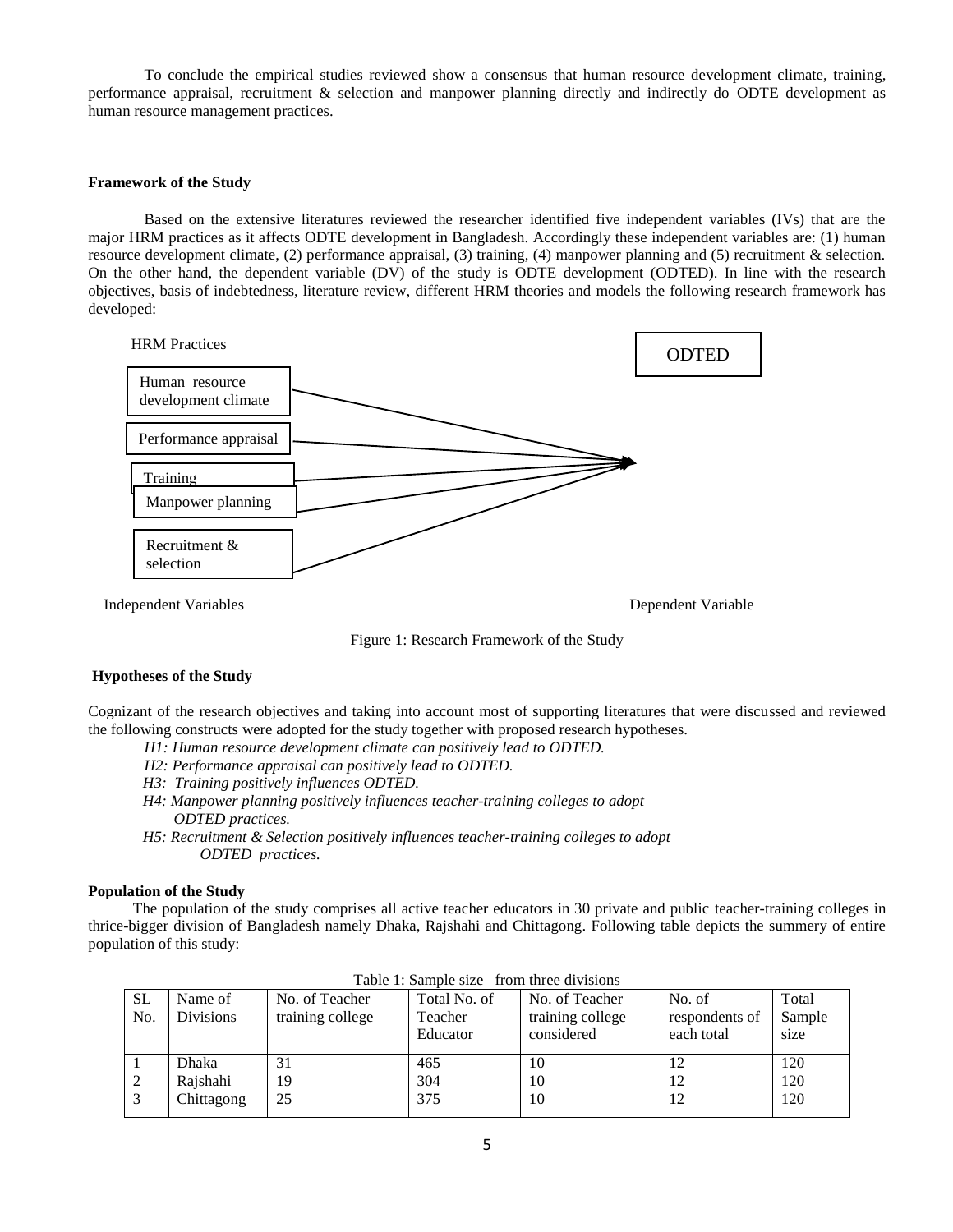## **Questionnaire Design**

In this study structured questionnaires have been used to collect data from different public and private teacher training colleges from thrice-bigger division in Bangladesh. Questionnaire consisted of items measuring independent variables and ODTE development as the dependent variable.

## **Data Analysis and Findings**

This part covers the data analysis and findings of the present research. The collected data have been analyzed using PLS-SEM technique to investigate the relationships between exogenous and endogenous variables. This part also includes the summary of hypotheses testing results obtained from the data analysis. The results obtained from smart PLS-SEM 2.0 software. The topics includes :

# **i. Descriptive Statistics Analysis**

The present study collected all the responses with a five point likert scale ranging from 1 for strongly disagree to 5 for strongly agree. Table 2 shows the descriptive statistics of the variables used in this study. The statistics include minimum and maximum value, mean and standard deviation of the research variables, which are human resource development climate, performance appraisal, training, manpower planning, recruitment & selection and ODTE development.

| Table 2: Descriptive statistics of variables             |       |                              |                         |                             |  |  |
|----------------------------------------------------------|-------|------------------------------|-------------------------|-----------------------------|--|--|
| <b>Variables</b>                                         | Mean  | <b>Standard</b><br>deviation | <b>Maximum</b><br>value | <b>Minimum</b><br>value     |  |  |
| Human Resource Development Climate (HRDC)                | 3.699 | 0.632                        | 5                       |                             |  |  |
| Performance Appraisal (PA)                               | 3.858 | 0.515                        | 5                       | $\mathcal{L}$               |  |  |
| Training (TR)                                            | 3.732 | 0.591                        | 5                       |                             |  |  |
| Manpower Planning (MP)                                   | 3.700 | 0.621                        | 5                       | $\mathcal{D}_{\mathcal{L}}$ |  |  |
| Recruitment & Selection (RS)                             | 3.762 | 0.538                        | 5                       | $\mathfrak{D}$              |  |  |
| Open and Distance Teacher Educator (ODTE)<br>Development | 3.686 | 0.504                        | 5                       |                             |  |  |

Based on the results obtained, the standard deviations for all the variables are relatively small which further indicates that a great deal of similarity exists between data points.

## **ii. PLS-SEM Analysis Results**

In structural equation model based partial least squares analysis, all the variables are usually connected in one figure that shows the direction of relationship between exogenous and endogenous variables. The present study has five exogenous variables and one endogenous variable. The findings of measurement model are also documented in table 2.

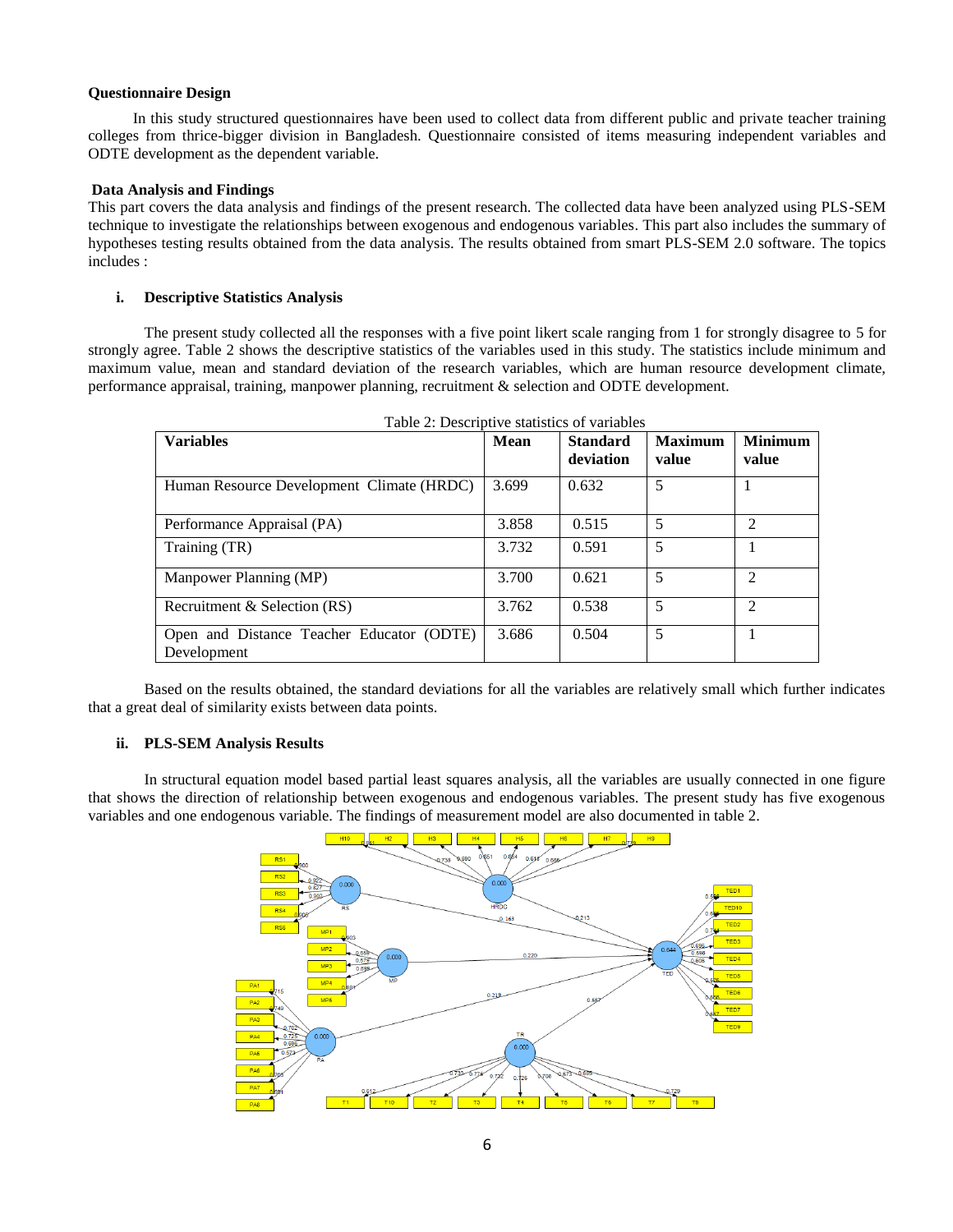# Figure 2: PLS measurement model

In PLS-SEM analysis, reliability test is done by observing the Cronbach alpha values, also the composite reliability. On the other hand, two types of validity are measured in PLS-SEM analysis. The criteria of reliability and validity tests are discussed below:

# **iii. Reliability Test**

As shown in table 3, all the Cronbach alpha and composite reliability values are above 0.70 which indicates good internal consistency of data (Hair et al., 2016) and the reliability of all constructs are established in this study.

| <b>Variables</b>         | <b>Items</b>       | Loadings | Cronbach | Composite          | <b>Average Variance</b> |
|--------------------------|--------------------|----------|----------|--------------------|-------------------------|
|                          |                    |          | alpha    | <b>Reliability</b> | Extracted(AVE)          |
| Human Resource           | H2                 | 0.738    | 0.863    | 0.889              | 0.503                   |
| Development              | H <sub>3</sub>     | 0.690    |          |                    |                         |
| Climate (HRDC)           | H <sub>4</sub>     | 0.651    |          |                    |                         |
|                          | H <sub>5</sub>     | 0.664    |          |                    |                         |
|                          | H <sub>6</sub>     | 0.618    |          |                    |                         |
|                          | H7                 | 0.665    |          |                    |                         |
|                          | H9                 | 0.779    |          |                    |                         |
|                          | H10                | 0.841    |          |                    |                         |
| Performance              | PA1                | 0.715    | 0.836    | 0.874              | 0.568                   |
| Appraisal (PA)           | PA <sub>2</sub>    | 0.749    |          |                    |                         |
|                          | PA3                | 0.702    |          |                    |                         |
|                          | PA4                | 0.725    |          |                    |                         |
|                          | PA5                | 0.695    |          |                    |                         |
|                          | PA <sub>6</sub>    | 0.573    |          |                    |                         |
|                          | PA7                | 0.703    |          |                    |                         |
|                          | PA8                | 0.591    |          |                    |                         |
| Training (TR)            | T <sub>1</sub>     | 0.612    | 0.869    | 0.895              | 0.589                   |
|                          | T <sub>2</sub>     | 0.775    |          |                    |                         |
|                          | T <sub>3</sub>     | 0.732    |          |                    |                         |
|                          | <b>T4</b>          | 0.726    |          |                    |                         |
|                          | T <sub>5</sub>     | 0.708    |          |                    |                         |
|                          | T <sub>6</sub>     | 0.573    |          |                    |                         |
|                          | T7                 | 0.685    |          |                    |                         |
|                          | T <sub>9</sub>     | 0.729    |          |                    |                         |
|                          | T10                | 0.733    |          |                    |                         |
| <b>Manpower Planning</b> | MP1                | 0.903    | 0.843    | 0.893              | 0.633                   |
| (MP)                     | MP <sub>2</sub>    | 0.659    |          |                    |                         |
|                          | MP3                | 0.579    |          |                    |                         |
|                          | MP4                | 0.899    |          |                    |                         |
|                          | MP5                | 0.881    |          |                    |                         |
| Recruitment &            | RS1                | 0.900    | 0.947    | 0.950              | 0.795                   |
| Selection (RS)           | RS <sub>2</sub>    | 0.922    |          |                    |                         |
|                          | RS3                | 0.827    |          |                    |                         |
|                          | RS4                | 0.902    |          |                    |                         |
|                          | RS5                | 0.905    |          |                    |                         |
| Open and Distance        | ODTED1             | 0.566    | 0.824    | 0.865              | 0.517                   |
| <b>Teacher Educator</b>  | ODTED <sub>2</sub> | 0.744    |          |                    |                         |
| Development              | ODTED3             | 0.695    |          |                    |                         |
| (ODTED)                  | ODTED4             | 0.598    |          |                    |                         |
|                          | ODTED5             | 0.606    |          |                    |                         |
|                          | ODTED6             | 0.575    |          |                    |                         |
|                          | ODTED7             | 0.666    |          |                    |                         |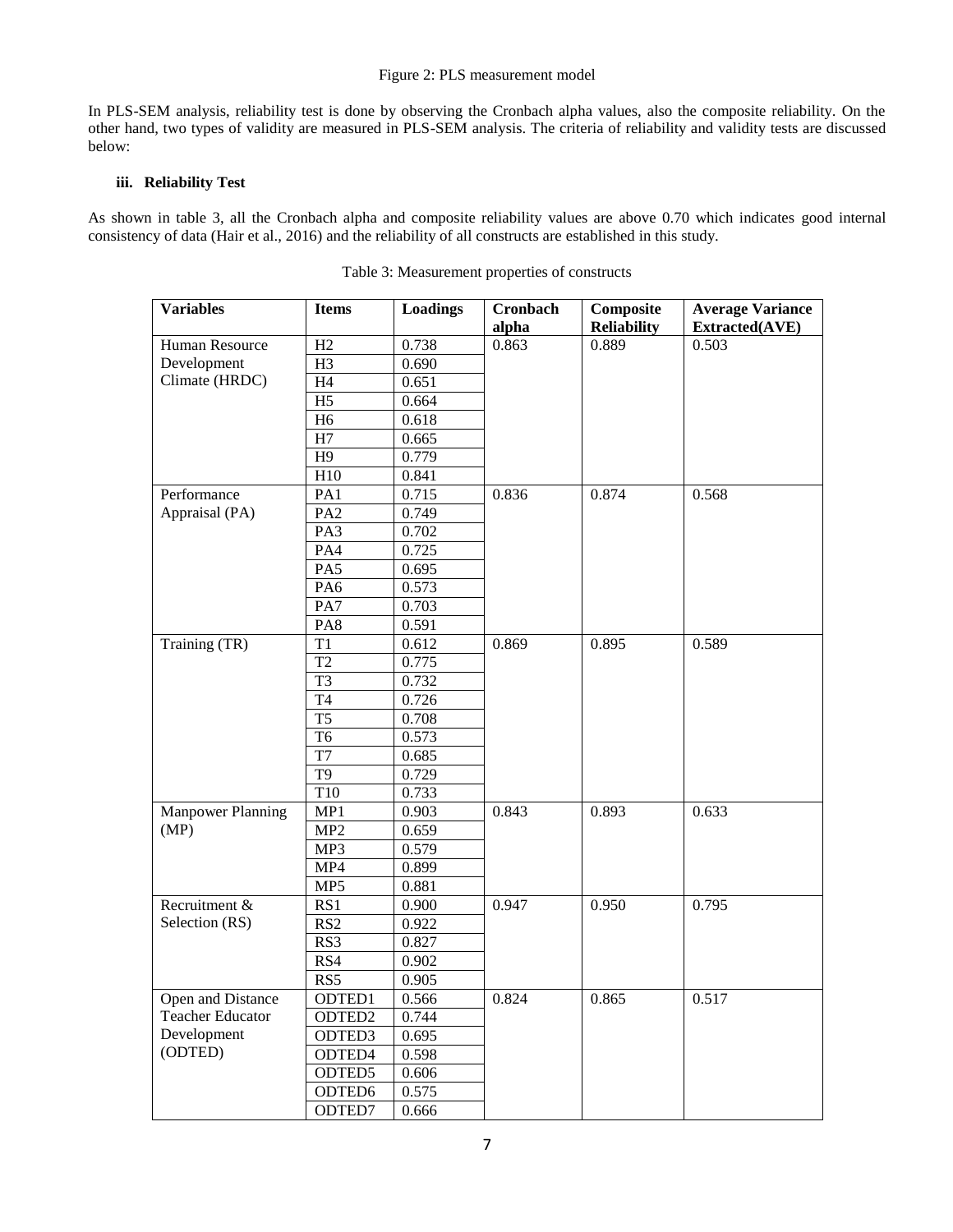| ODTED <sub>8</sub>  | 0.677 |
|---------------------|-------|
| ODTED <sub>9</sub>  | 0.657 |
| ODTED <sub>10</sub> | 0.685 |

# **iv. Structural Model Assessment for Hypotheses Testing**

Having assessed the measurement model for reliability and validity, the next step is the assessment of the structural model. In the structural model of PLS analysis, hypotheses testing can be done. Here the path coefficient, t statistics, p values and error are considered. Table 5 shows the findings of the structural model for hypotheses testing.



Figure 3 : PLS structural model output

To test the proposed hypotheses, the path coefficient between latent variables and their significance is assessed. After running a PLS model, estimates are provided for the path coefficients, which represent the hypothesized relationships linking the latent constructs.

| Table 5: The Structural estimates |                   |                    |                 |              |            |                     |  |
|-----------------------------------|-------------------|--------------------|-----------------|--------------|------------|---------------------|--|
| <b>Hypothesized Path</b>          | <b>Hypotheses</b> | Path               | <b>Standard</b> | <b>T</b> -   | <b>P</b> - | Level of            |  |
|                                   |                   | <b>Coefficient</b> | Error           | <b>Value</b> | Value      | <b>Significance</b> |  |
| $HRDC \geq OPTED$                 | H1                | 0.212              | 0.060           | 3.515        | 0.000      | ***                 |  |
| PA > ODTED                        | H <sub>2</sub>    | 0.219              | 0.049           | 2.377        | 0.018      | $**$                |  |
| $TR \geq$ ODTED                   | H3                | 0.557              | 0.067           | 8.254        | 0.000      | ***                 |  |
| MP > ODTED                        | H4                | 0.219              | 0.063           | 3.471        | 0.000      | ***                 |  |
| RS > ODTED                        | H <sub>5</sub>    | 0.163              | 0.060           | 2.048        | 0.041      | $**$                |  |

Note: \*\*P<0.05, \*\*\*P<0.01

A hypothesis can be accepted if it is significant at 5 percent (p<0.05) level or if the t statistics is higher than 1.96 (Hair et al., 2016).

## **v. Hypothesis Testing Findings**

Table-7 presented the findings generated from data analysis of the study. Data collected from 192 respondents were analyzed to test the research model of the study. The hypotheses testing results reveal that out of five hypotheses developed in this study, all five were supported.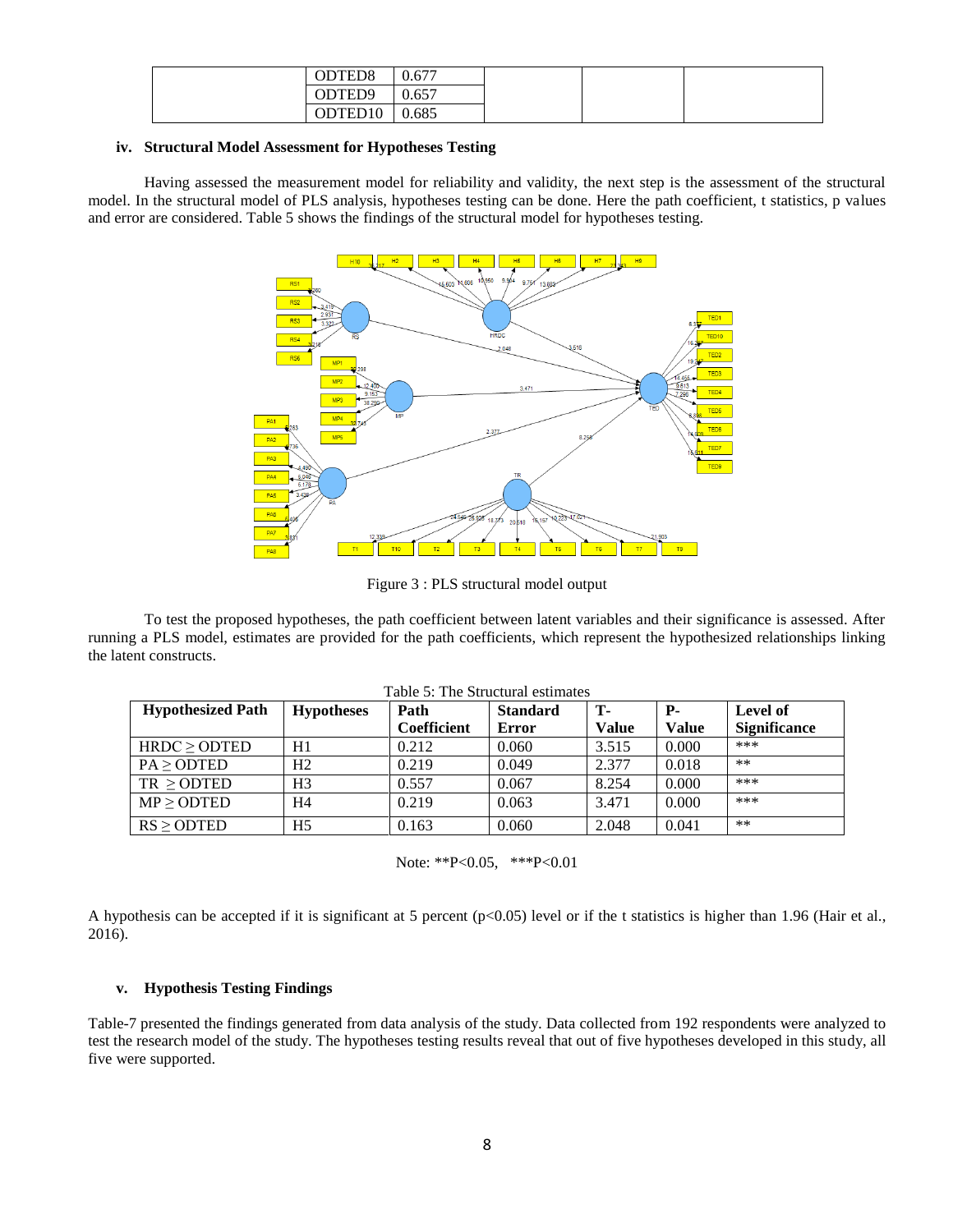| <b>Hypotheses</b> | <b>Descriptions</b>                                               | <b>Comments</b> |
|-------------------|-------------------------------------------------------------------|-----------------|
| Hypothesis 1      | Human resource development climate can positively lead to         | Supported       |
|                   | ODTED.                                                            |                 |
| Hypothesis 2      | Performance appraisal can positively lead to ODTED.               | Supported       |
| Hypothesis 3      | Training positively effects ODTED.                                | Supported       |
| Hypothesis 4      | Manpower planning positively influences teacher-training colleges | Supported       |
|                   | to adopt ODTED.                                                   |                 |
| Hypothesis 5      | Recruitment & selection positively influences teacher-training    | Supported       |
|                   | colleges to adopt ODTED practices.                                |                 |

Table 7: Summary of hypotheses testing findings

#### **Recommendations for Future Study**

The present study has found that HRM practices (HRDC, PA, TR, MP and RS) have significant effects on open and distance teacher educator (ODTE) development. This present study introduced invaluable insights into the HRM practices and its significant effects on ODTED in the context of open and distance teacher training colleges in Bangladesh. This study offered new knowledge relating to HRM practices and ODTED discipline in open and distance teacher training colleges in Bangladesh. It is recommended that future studies are undertaken with teacher education institutes in other countries to compare the findings. Besides this, future scholars may investigate into findings of this study in more detail and explore the salience of college authority and ODTED by examining to what extent their influence can guide educator development to comply with HRM practices and policies.

 In addition, future researchers may probe into the findings of the current study in detail and explore other key results by investigating a few suggestions: Firstly, this study is focused on the direct and indirect significant effects between independent and dependent variables involved in the research model. Secondly, future research should investigate the framework of the study for more than nine months. In that, researcher should use time series or panel data, which might get new results to enrich the framework drawn by the current study.Thirdly, researchers are also recommended to investigate other HRM practices, such as incentives plan, rewards system, safety and security measures to examine their relationship with the ODTED in order to enrich the framework of the current study and assess the results. Fourthly, it is recommended for future studies to apply qualitative approaches such as, case studies specifically on each of the independent variables and moderators to better understanding ODTED in open and distance teacher training colleges.

#### **Conclusion**

This study has made an unique contribution to the body of literature concerning the effects of HRM practices (HRDC,PA,TR,MP and RS) on ODTED by using the population of teacher educators of open and distance teacher training colleges listed under thrice bigger divisions of Bangladesh. In this respect, the study examined the HRM practices that were able to influence ODTED in the Bangladeshi public and private open and distance teacher training colleges.The study involved 360 open and distance teacher educators from 30 public and private open and distance teacher-training colleges in Bangladesh. The results of this study have found that the level of development of ODTE in teacher training colleges in Bangladesh is generally low. The findings confirmed that there is a positive and significant effect of five related HRM practices on ODTED, namely human resource development climate (HRDC), performance appraisal (PA), training (TR), manpower planning (MP) and recruitment & selection (RS).

The main contribution of the study is it proves that a few of the HRM practices significantly effects on ODTED in the public and private Bangladeshi open and distance teacher training colleges. The study also provides empirical evidence that the use of the selected HRM practices can indeed lead to increased ODTE development. In conclusion, the uses of HRM practices have effected to foster ODTED in open and distance teacher training colleges of Bangladesh. This study is significant for at least three parties, i.e. open and distance teacher educator, open and distance teacher-training college and the relevant authority bodies, to strategize on increasing the development of ODTE by using the selected HRM practices.

Finally, this study contributes to both academic and practitioners individuals in the teacher training and education field of Bangladesh. The findings may have some policy implications about the effects of HRM practices on ODTE development and government policy, ODTE with increased development will be loyal to the open and distance teacher training college and